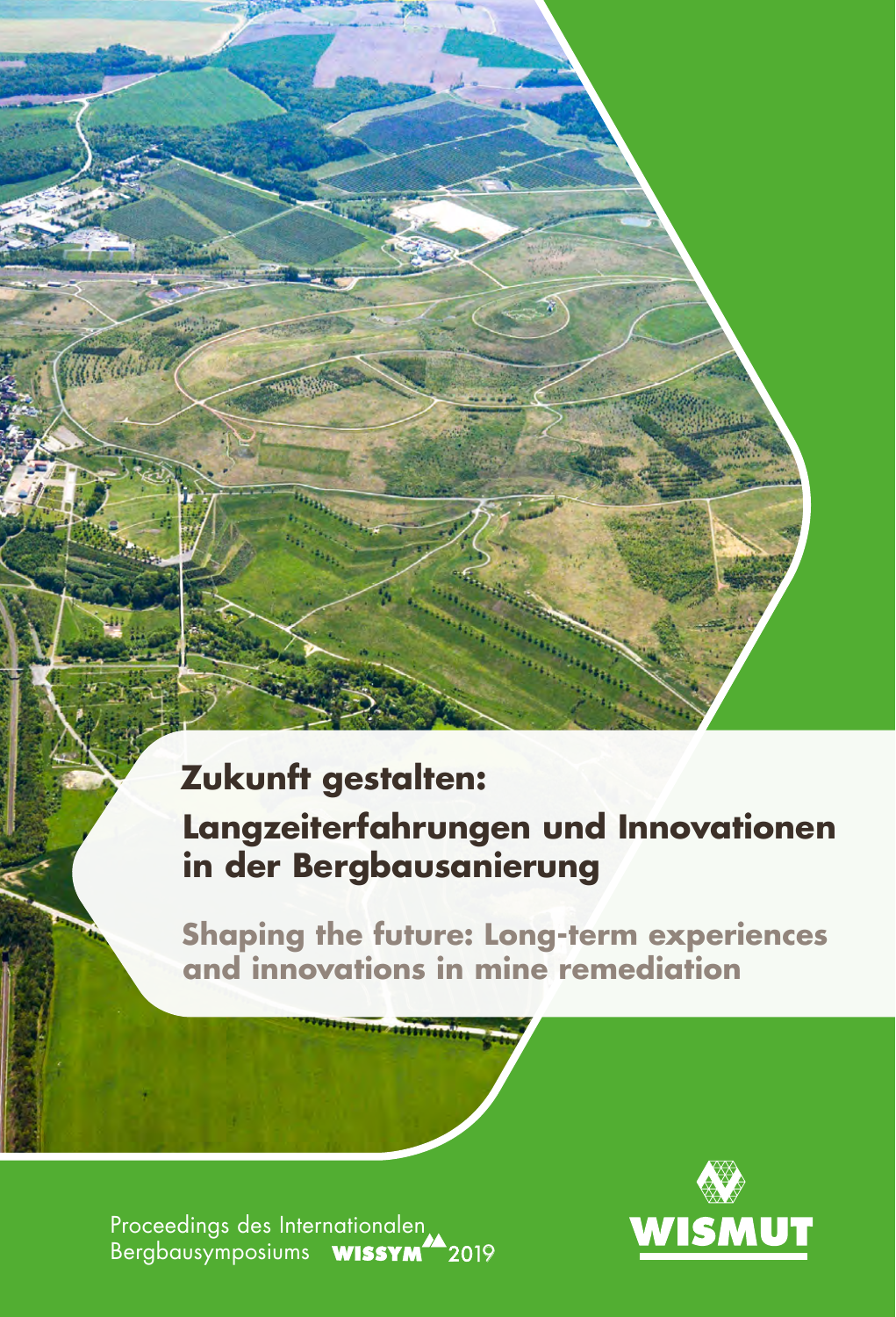### **TECHNICAL ASSISTANCE AND KNOW HOW TRANSFER TO CENTRAL ASIAN COUNTRIES IN THE ENVIRONMENTAL REMEDIATION OF ULS: CURRENT STATE, OUTLOOK AND LESSONS LEARNED**

Christian Kunze<sup>1</sup>, Jürgen Hartsch<sup>2</sup>, Thomas Metschies<sup>3</sup>, Peter Schmidt<sup>3</sup>, Lars Uhlig<sup>4</sup>, Falk Wagner<sup>4</sup>, Uwe Walter<sup>4</sup>

**Abstract:** Environmental remediation of uranium legacy sites (ULS) in Central Asia has attracted international attention for more than 15 years. In the past, activities have mainly focused on the early stages of the life cycle of environmental remediation, such as site characterisation, risk analysis, definition of remediation strategies and end states, engineering design, and environmental/social impact assessment. Rapid risk mitigation and temporary remediation measures have also been implemented.

With the creation of the Environmental Remediation Account (ERA) at the EBRD, major remediation measures can now be implemented with secure funding for the coming years.

Know-how-transfer from benchmark projects such as Wismut have played a major role in building confidence that ULS in Central Asia can be successfully remediated in line with international standards, while being compatible with local conditions. Know-how transfer will remain an important component of any remediation activities in the future, and will focus on the following: (1) to enable the authorities to enforce regulations in the implementation of remediation works, and (2) to equip local contractors with the necessary knowledge and understanding of radiation protection, health, safety, and environmental/stakeholder management.

The authors have been involved in most of the projects at ULS in Central Asia funded by the World Bank Group's International Development Agency (IDA), the EU's Instrument for Nuclear Safety Co-operation (INSC) and others. This contribution gives an overview of the history of remediation planning in Central Asia under international programs, achievements to date, current activities and, finally, an outlook to ongoing and future tasks such as the implementation of a Project Management Unit that co-ordinates remediation activities at four sites in Kyrgyzstan and Uzbekistan, monitoring and construction supervision, and, importantly, know-how transfer to the Beneficiary countries.

**Kurzfassung:** Die Sanierung von Uranbergbaualtlasten in Zentralasien genießt seit mehr als 15 Jahren erhöhte internationale Aufmerksamkeit. In der Vergangenheit konzentrierten sich die Aktivitäten auf die Vorbereitungsarbeiten der Umweltsanierung, wie Standortcharakterisierung, Risikoanalyse, Definition von Sanierungsstrategien und Sanierungszielen, Sanierungsplanung und Umwelt-/Sozialverträglichkeitsprüfung. Teilweise wurden provisorische Sanierungsmaßnahmen zur Gefahrenabwehr umgesetzt.

Mit der Einrichtung des Umweltsanierungsfonds der EBRD können in den kommenden Jahren prioritäre Sanierungsmaßnahmen auf gesicherter Finanzierungsgrundlage durchgeführt werden.

Der Know-how-Transfer aus erfolgreichen Projekten wie z. B. der Wismut GmbH hat maßgeblich das Vertrauen gestärkt, dass Uranbergbaualtlasten in Zentralasien in Übereinstimmung mit internationalen Standards und an die lokalen Bedingungen angepasst saniert werden können. Der Know-how-Transfer wird auch in Zukunft ein wichtiger Bestandteil aller Sanierungsarbeiten sein und sich auf Folgendes konzentrieren: (1) Durchsetzung von Umwelt- und Sozialstandards bei Sanierungsarbeiten durch die Behörden und (2) Ausstattung aller an der Sanierung Beteiligten mit dem notwendigen Wissen und Verständnis für Strahlen- und Gesundheitsschutz, Sicherheit und Umwelt-/Stakeholder-Management.

Die Autoren waren an der Mehrzahl der Projekte zur Uranbergbausanierung in Zentralasien beteiligt, die unter anderem von der Weltbank/IDA und EU/INSC finanziert wurden. Dieser Beitrag gibt einen Überblick über die Geschichte der Sanierungsplanung in Zentralasien, die bisherigen Ergebnisse, aktuelle Aktivitäten und laufende bzw. zukünftige Aufgaben wie die Einrichtung einer Projektmanagementeinheit, die die Sanie-

<sup>1</sup> IAF – Radioökologie GmbH, Radeberg, Germany, [www.iaf-dresden.de](http://www.iaf-dresden.de)

<sup>2</sup> GEOS Freiberg Ingenieurgesellschaft mbH, Freiberg, Germany, [www.geosfreiberg.de](http://www.geosfreiberg.de)

<sup>3</sup> Wismut GmbH, Chemnitz, Germany, [www.wismut.de](http://www.wismut.de)<br>4 WISUTEC Umwelttechnik GmbH, Chemnitz, German

<sup>4</sup> WISUTEC Umwelttechnik GmbH, Chemnitz, Germany, [www.wisutec.de](http://www.wisutec.de)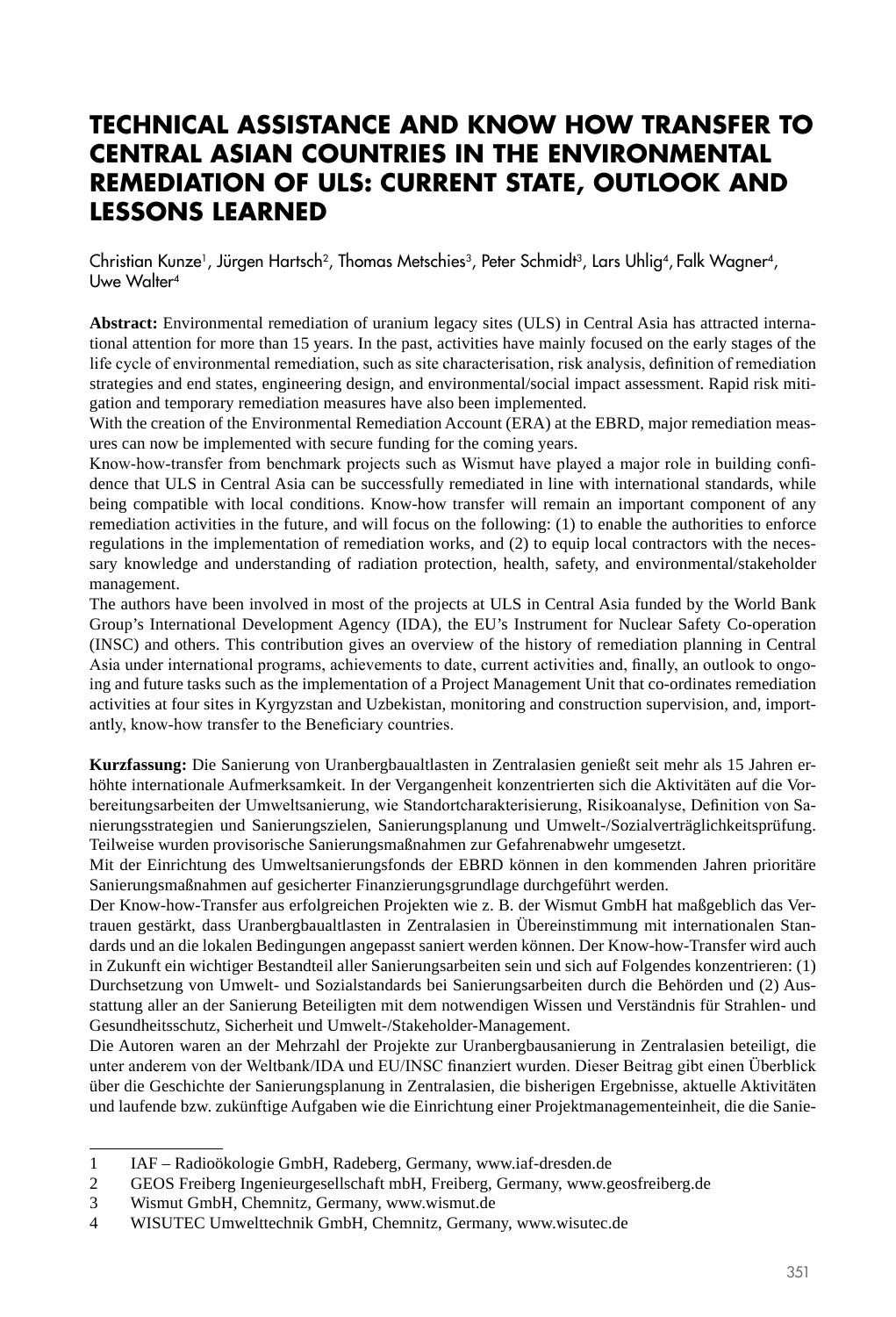rungsaktivitäten an vier Standorten in Kirgisistan und Usbekistan koordiniert, Monitoring und Bauüberwachung sowie vor allem den Know-how-Transfer in die Zielländer.

#### Introduction

Environmental remediation (ER) of uranium legacy sites (ULS) in the former Soviet republics of Kyrgyzstan (KG), Kazakhstan (KZ), Tajikistan (TJ), and Uzbekistan (UZ) in Central Asia has gained increasing international attention since the early 2000's. When the New Scientist raised concerns over "millions threatened" by former uranium mines (New Scientist 2002), and the Blacksmith Institute listed Mailuu Suu (KG) as "one of the world's ten worst polluted sites" (Blacksmith Institute 2006), funding of ER related activities in Central Asia significantly gathered momentum, even though with hindsight the alarmist tone may be questioned.

The overwhelming proportion of ER related activities have been funded by international organisations, including but not limited to, the International Development Agency (IDA, World Bank Group), the European Commission (EC), the International Atomic Energy Agency (IAEA), the United Nations' Development and Environment Programs (UNDP and UNEP, respectively), the Organisation of Security and Cooperation in Europe (OSCE), the Environment and Security Initiative (ENVSEC) and others.

Activities related to ULS in Central Asia can broadly be subdivided into the following categories:

- Engineering projects, partly followed by implementation of remediation works
- Technical support
- Regulatory support
- Awareness raising, public information, and stakeholder involvement
- Networks and information exchange initiatives.

In practice there are many overlaps between these categories, and the lines between them are blurred. For example, virtually all engineering projects include strong elements of stakeholder involvement and awareness raising.

One of the key objectives of most projects has been to develop expertise in the Beneficiary countries so that, in future, ER activities can be managed by local experts with minimum input by international consultants. In order to achieve this goal, know-how transfer has played a key role in most activities under international funding.

The authors of this contribution have been involved in ER related projects in Central Asia since 2005. In fact, they have been part, in one form or another, of most World Bank and EC funded projects in this field, and in several initiatives under the aegis of the IAEA and other international organisations. An updated overview of major projects that have been implemented to date will be presented in the next Section. Based on the personal experience and views of the authors, the following Section will then turn the focus to achievements and challenges of knowhow transfer in the field of ER to Central Asian countries. We attempt to critically and candidly review what works best, and which approaches may need to be modified in order to increase effectiveness. The final Section provides an outlook on ER related activities in Central Asia in the years to come. This paper builds upon earlier reports of the authors on ER activities at Central Asian ULS (Schmidt et al. 2006, 2009; Kunze et al. 2007, 2011, 2015; Kunze 2016, 2018; Kunze and Walter 2015).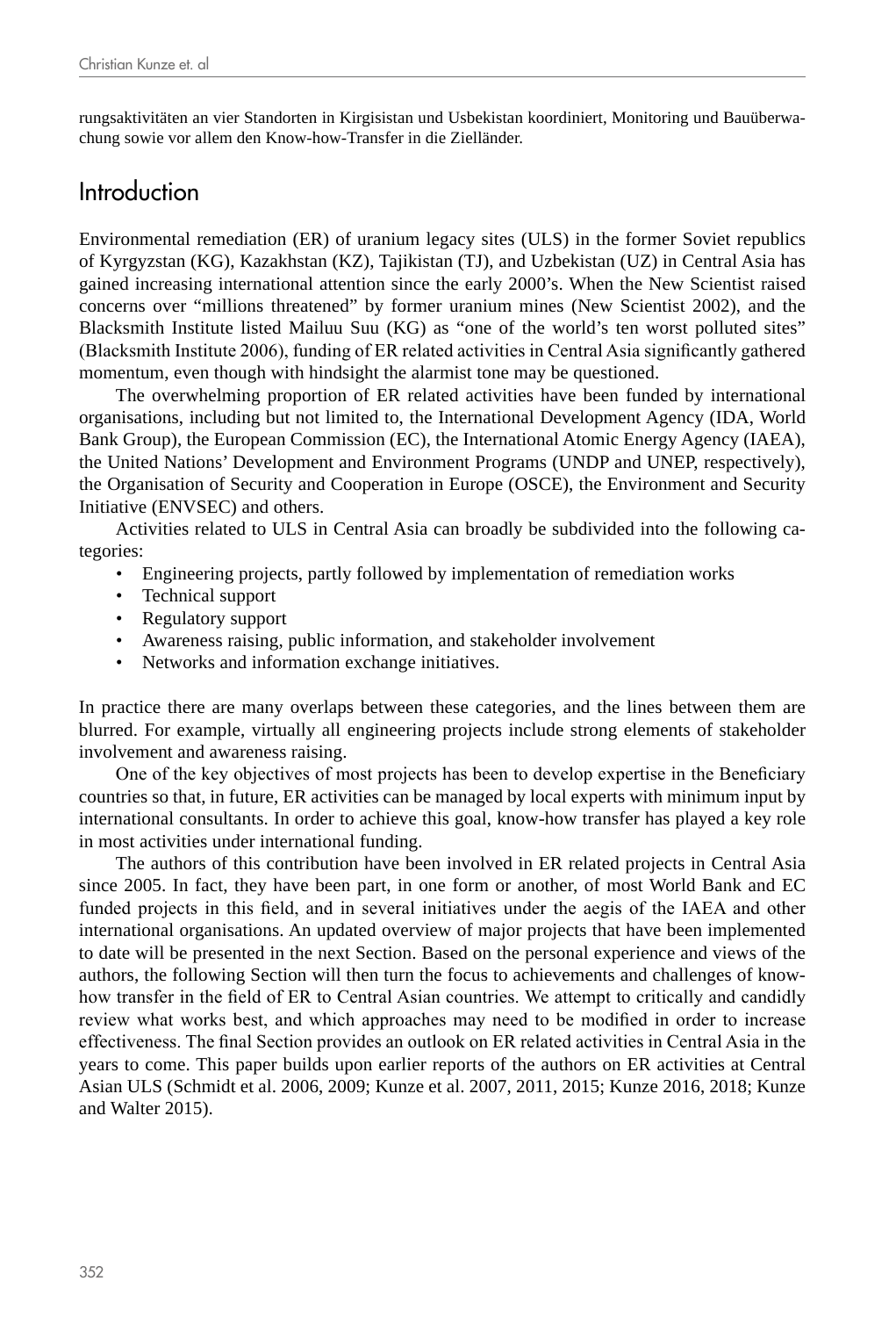## Overview of international projects related to environmental remediation of ULS in Central Asia since the early 2000's

#### Engineering projects

In general, remediation of the ULS in Central Asia follows the standard methodology described in WS-G-3.1 (IAEA 2007), i.e., starting from thorough site characterisation, followed by an assessment of the current risk and the definition of the desired end state of the site, and an iterative process of identification, assessment, selection and optimisation of remediation options.

A major and very valuable effort under an EU TACIS project (SCK-CEN 2003) to characterise the Mailuu Suu (KG) site in the early 2000's was followed by the Disaster Hazard Mitigation Project funded by IDA between 2005 and 2013 (World Bank 2013). It included refined geotechnical characterisation of several tailings management facilities (TMF) and development of rapid risk reduction measures. These measures focused on riverbank strengthening to prevent erosion of radioactive mining waste, relocation of some waste rock dumps (including management of involuntary resettlement of a family from waste dump #5 that had to be relocated), and culminated in the relocation of TMF #3 to the engineered storage cell on TMF #6, due to the inherent geotechnical and landslide hazard of the former.

Funded by the Instrument for Nuclear Safety Cooperation (INSC) of the EC, 4 major engineering projects have been implemented at the following ULS:

- Yangiabad and Charkesar 1 (UZ), 2013-2015, INSC Project UZ4.01/10
- Min-Kush and Shekaftar (KG), 2015-2017, INSC Project KG4.01/11-12
- Taboshar and Degmay (TJ), 2015-2018, INSC Project TJ 4.01-02/11
- Mailuu Suu (KG), 2017-2020, INSC Project KG 4.01/14 (on-going).

These four projects are very similar in their objectives and structure. The main deliverable of each of these projects is a comprehensive engineering design including fully costed Bills of Quantity (BoQ) for each of the sites. The scope of work also includes an environmental impact assessment of the proposed remediation measures, the development of a dosimetry, environmental monitoring and surveillance programs for the remediation phase and the after-care period, and stakeholder engagement activities. Modifications of the standard project structure to address site-specific conditions include the development and installation of an Early Warning and Landslide Monitoring System in Mailuu Suu under INSC Project KG4.01/14, and the design of a mine water treatment plant at Taboshar (INSC Project MC4.02/13A, 2016-2019).

Table 1 below summarises the proposed remediation measures developed under the INSC programme for six sites (note: remediation measures at Mailuu Suu are currently being specified by a consortium led by WISUTEC, however, a cost estimate was included in the Strategic Master Plan based on preliminary assumptions).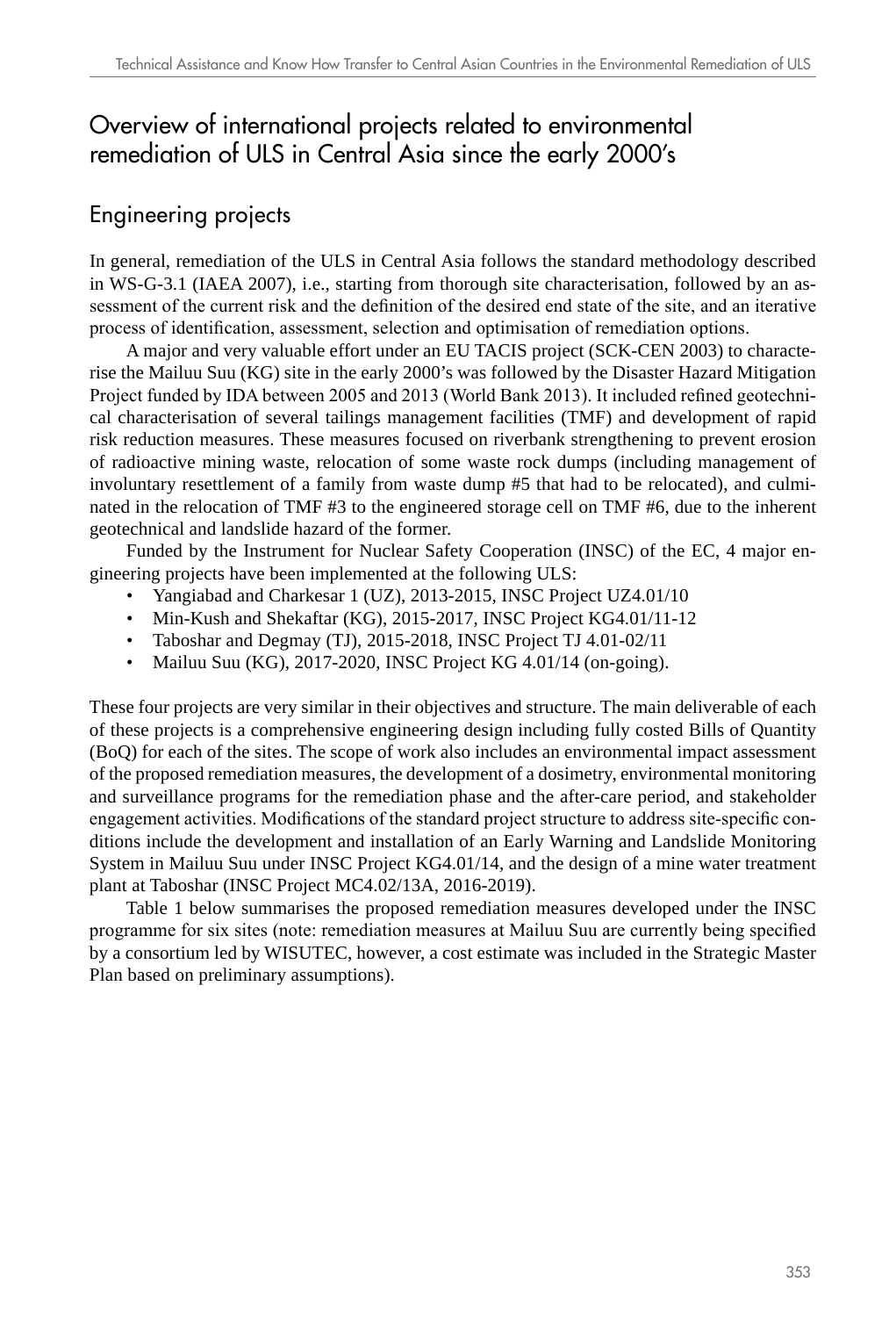| Site                   | <b>Estimated cost</b><br>$(\text{\ensuremath{\mathfrak{E}}\,}{}^m)$ | Comments                                                                                                                                                                                                                                                                                                                                                                              |
|------------------------|---------------------------------------------------------------------|---------------------------------------------------------------------------------------------------------------------------------------------------------------------------------------------------------------------------------------------------------------------------------------------------------------------------------------------------------------------------------------|
| Mailuu-Suu (KG)        | 29                                                                  | Best estimate in the Strategic Master Plan, remediation strat-<br>egy and cost are currently being specified under INSC project<br>KG4.01/14                                                                                                                                                                                                                                          |
| Min-Kush (KG)          | 4.1                                                                 | Closure of seven shafts/adits and seven sinkholes; demolition<br>of two bunkers and a mill with in situ disposal; drainage,<br>discharge or diversion of water at three waste rock dumps                                                                                                                                                                                              |
| Shekaftar (KG)         | 3.5                                                                 | Closure of six shafts and relocation of five waste rock dumps<br>to more remote location                                                                                                                                                                                                                                                                                              |
| Degmay (TJ)            | 25                                                                  | Removal of tailings pipeline, placement of cover on tailings<br>facility, excavation of smaller contaminated areas around the<br>TMF, dam toe buttress and flattening of dam, placement of<br>cover on TMF body and dam to ensure erosion protection and<br>prevent access to radioactive material, surface water diversion<br>ditch, monitoring wells upstream and downstream of TMF |
| Taboshar/Istiqlol (TJ) | 13                                                                  | Excavation of areas with high gamma dose rate, dykes/berms<br>and warning signs around open pit, concrete slabs, plugs, con-<br>crete walls or steel gates at shafts and adits, possibly backfill<br>using crushed rock, demolition of buildings and infrastructure,<br>partly relocation and/or concentration of waste rock dumps,<br>not including water treatment facility         |
| Charkesar 1 (UZ)       | 0.6                                                                 | Closure of two shafts, one adit and five sinkholes; demolition<br>of abandoned buildings; cleanup of small heaps of leached ore                                                                                                                                                                                                                                                       |
| Yangiabad (UZ)         | 6.3                                                                 | Closure of four shafts, 23 adits and eight sinkholes; dem-<br>olition of abandoned buildings and processing facilities;<br>discharge channels for surface water; river bank protection;<br>relocation of several waste rock dumps; and a storage cell for<br>contaminated material                                                                                                    |
| <b>Total</b>           | 81.5                                                                |                                                                                                                                                                                                                                                                                                                                                                                       |

*Tab. 1 Remediation measures proposed for seven sites in KG, UZ, and TJ, ready for tendering, and cost estimates (IAEA, EC 2017).*

In 2015, the Environmental Remediation Account (ERA) for ULS in Central Asia was set up by the EBRD at the initiative of the EC (EBRD, no date). The objective of the ERA is to pool donor funds to assist the Kyrgyz Republic, Tajikistan and Uzbekistan to remediate priority sites in these countries. Implementation of the remediation works is managed by a Project Implementation Unit (PMU), which was set up in February 2019 for the remediation works in Kyrgyzstan. The PMU involves an international consultant organisation that assists the national implementing authority (in the case of Kyrgyzstan, this is the Tailings Management Agency under the Ministry of Emergency Situations). An important component of the international PMU consultant is know-how transfer in the following areas:

- Technical fundamentals (uranium legacy sites, radiation physics, remediation options)
- Roles and responsibilities of regulatory body, national/international regulations, guidance and their enforcement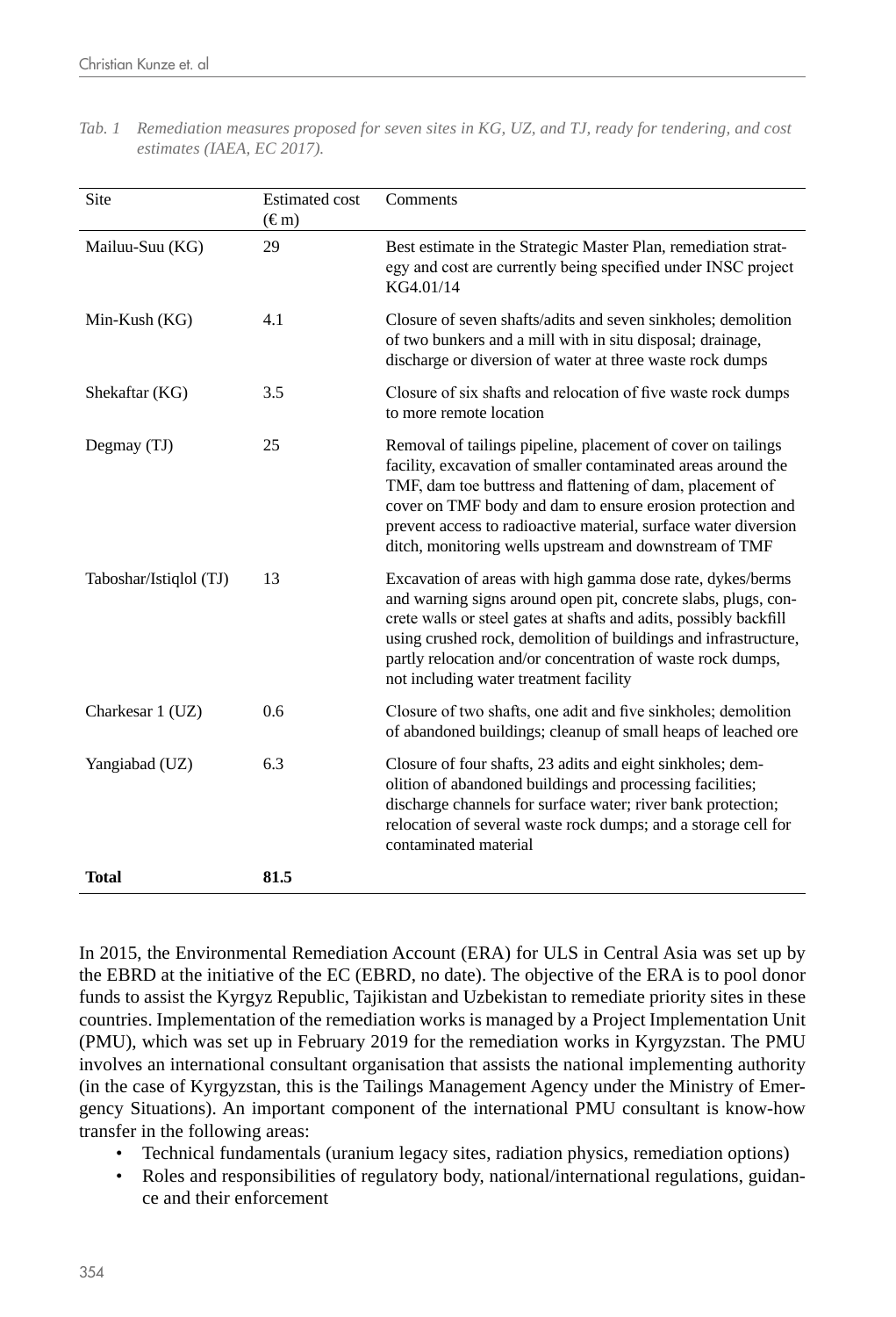- Safeguards, Environmental and Social Impact Assessment, occupational health, safety, and radiation protection, environmental and social management
- Stakeholder engagement, grievance mechanisms
- Monitoring and environmental information data management
- Environmental remediation planning and works implementation, construction supervision
- Emergency preparedness and response.

During the pledging conference in London on 9 November 2018 pledged funds rose by more than € 10m (EBRD 2018) to approximately  $\in$  30m. However, there is still a funding gap of  $\in$  50 m (EC 2019).

Apart from programmes of "western" organisations, there is an Intergovernmental Programme of Russia and several Central Asian countries (Rosatom 2018) to remediate mine waste facilities at selected ULS, including Min-Kush (KG) and Taboshar (TJ). Duplication with EC-funded activities at those sites has been minimised by clearly delineating the scope of work under each of the programmes.

#### Technical and regulatory support projects

Apart from the engineering projects that primarily aim to produce design documents for remediation works, there is a wide range of projects mainly funded by international organisations that are intended to provide additional technical and regulatory support to the beneficiary countries in a broad range of disciplines. A few are mentioned in the following for illustration, without claiming completeness:

Between 2006 and 2008, the Federal Agency for Geosciences and Resources of Germany (BGR) carried out a comprehensive survey of the seepage, groundwater, surface and drinking water quality in the Mailuu Suu region. This effort produced quality data that are a key input to the hydrogeological baseline characterisation of the ULS under INSC project KG4.01/14 (see above).

The EC INSC project "Establishment of a legislative and regulatory framework, regional watershed monitoring system and capacity building for remediation of uranium mining legacy sites in Central Asia" (REG4.01/10, 2014-2017) covered a multitude of activities ranging from regulatory support, to the establishment of a transboundary monitoring system and an environmental information system, to capacity building in the field of chemical and radiological analyses. Know-how transfer was an essential part of the project.

The project Transboundary Monitoring of Pollution after Natural Disasters (TRANSPOND 2017-2020, implemented by IAF, WISUTEC, and the University of Applied Sciences of Magdeburg-Stendal) is funded by the Federal Ministry of Education and Research of Germany (BMBF). It includes a strong hands-on component to introduce simple, reliable and robust laboratory methods to determine the transport of radionuclides in transboundary watercourses between Kyrgyzstan and Uzbekistan, and a ready-to-use environmental information system that can be jointly used by both countries (Kunze et al. 2018).

The project "Development of a UAV (Unmanned Aerial Vehicle)-based Gamma spectrometry for the Exploration and Monitoring of Uranium Mining Legacies" (DUB-GEM 2019-2022, implemented by BGR, IAF and Third Element Aviation) is also funded by BMBF (BGR 2019). Its objective is the joint development and field test activities in Kyrgyzstan, Uzbekistan, and Kazakhstan. This will allow Central Asian countries to rapidly and cost-efficiently survey ULS with high spatial and energy resolution, compared to conventional walk-over surveys and manual sampling on one hand, and helicopter flyovers on the other.

Wismut GmbH is currently assisting the Agency for Tailings Management under the Kyrgyz Ministry of Emergency in the use of equipment for in-situ monitoring at ULS. The project is fun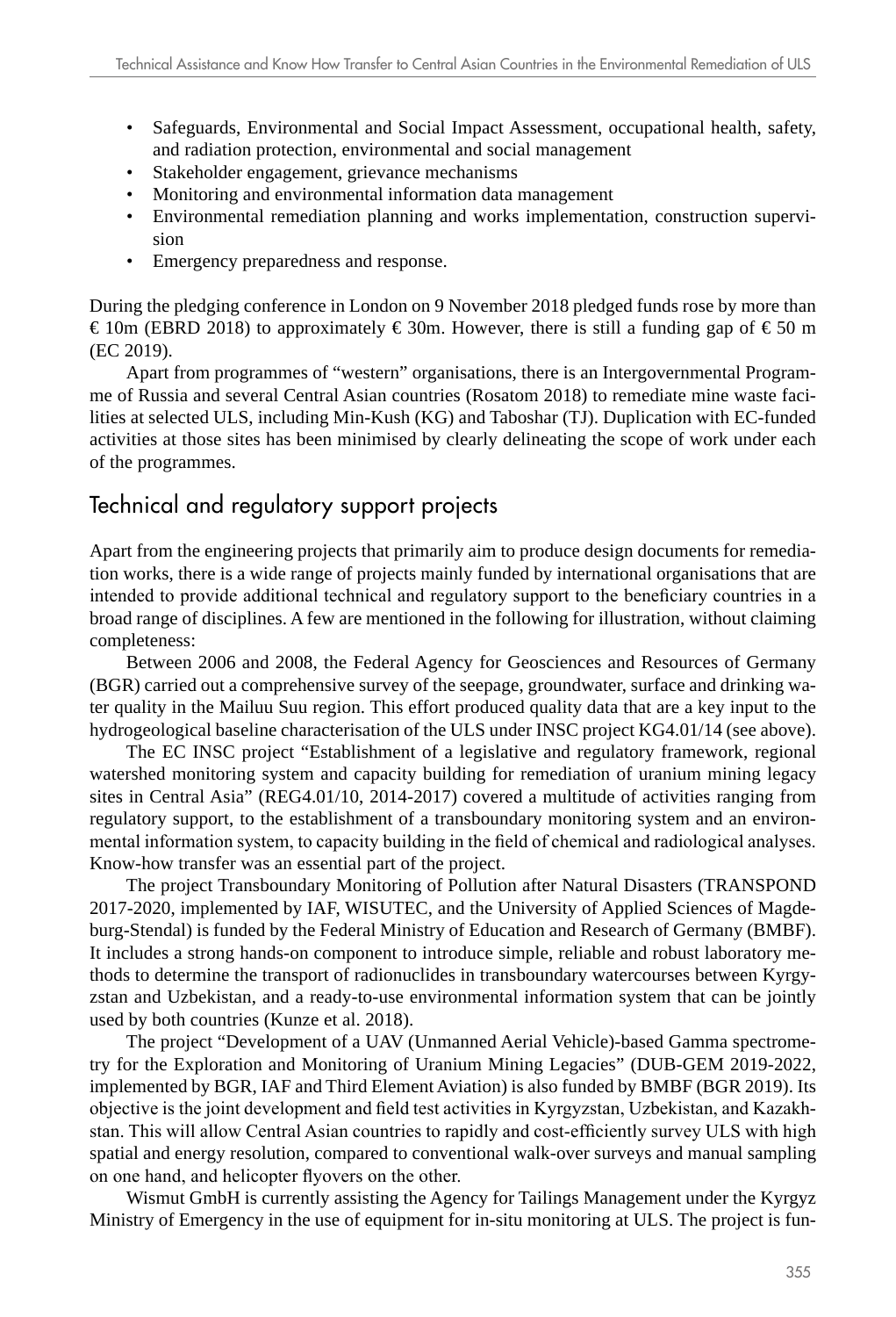ded by the IAEA and will be completed 2021. It includes training courses, joint field measurement campaigns and practical work at calibration facilities at Wismut sites.

Since 2008, the Norwegian Radiation Protection Authority (NRPA) has collaborated with Central Asian countries to improve the regulatory basis for management of wastes from the former uranium production industry, in order to harmonize it with the IAEA Safety Standards and other international recommendations on good practices (NRPA 2018).

#### Related networks, initiatives and projects

There are various international organisations that are actively involved in ER projects in Central Asia. For example, through the Coordination Group for Uranium Legacy Sites - CGULS (IAEA-CGULS, no date), the IAEA supports a network of national and international organizations and institutions concerned with the remediation and the safe management of residues at ULS, most of which are located in Central Asia. CGULS comprises the IAEA, the European Commission, the Commonwealth of Independent States and the European Bank for Reconstruction and Development. Germany, Norway, France and Belgium as well as other Member States support the Group. On behalf of the EC, CGULS also carries out the peer review of deliverables prepared under the INSC-funded engineering projects (see above), engaging a team of independent experts. This raises the profile of the proposed remediation projects and helps build confidence in the international donor community, e.g., within the EBRD's ERA, that proposed remediation measures are realistic and comply with international best practice.

Similarly, the Network of Environmental Management and Remediation of the IAEA (Environet) brings together ER experts from all over the world, with a strong presence of participants from Central Asia. Environet is a platform that was created to inspire countries to share their knowledge and experience as well as to promote and facilitate collaboration (IAEA-Environet, no date).

Over many years, the IAEA has provided Central Asian countries with high-quality hardware, such as environmental monitoring, laboratory and radiometry equipment (e.g., gamma spectrometers). Recently there has been increasing attention to the practical use of the equipment by the recipient organisations, including hands-on training of operators, so that the delivered goods can actually be put to beneficial uses for the recipients.

Mainly through support from the IAEA, since 2005 more than 30 experts from Central Asia have received training at Wismut sites on topics such as site characterisation, remediation planning and implementation, environmental monitoring, dosimetry, water treatment, and others.

The national and local Aarhus Centers of Central Asian Countries, under the aegis of the OSCE (OSCE, no date), have been active for several years in the organisation of awareness-raising and training events for local experts, both in the technical and social/socio-economic sphere. Aarhus Centers are closely involved in stakeholder engagement activities that accompany engineering-focused projects.

## Know-how transfer to Central Asian Beneficiary countries: Achievements and Challenges

Within the scope of the nearly all projects and initiatives that are outlined in above, there have been significant efforts of know-how transfer to Central Asian Beneficiary countries over the last 15 years. However, no comprehensive assessment of the effectiveness of all those measures, let alone of potential synergies and/or duplications, has been carried out to date, to the authors' best but restricted knowledge. Therefore, it may be worthwhile to provide a subjective perspective,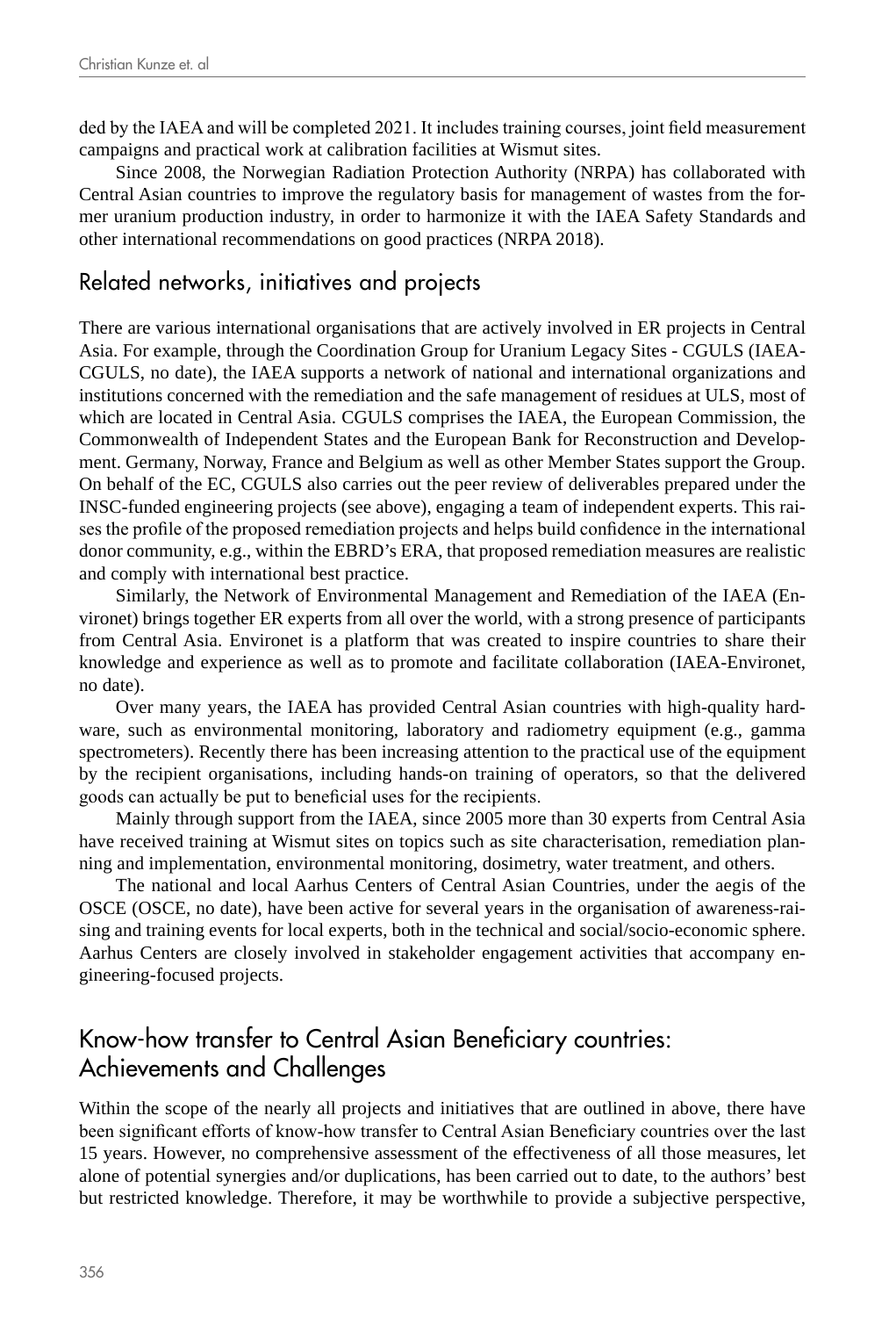based on anecdotal evidence from dozens of training courses both in Central Asia and Europe, and collaboration with local experts in the Beneficiary countries.

#### Achievements

Looking back to the beginnings of ER project activities in Central Asia in the mid-2000's, it is easy to see significant progress in theoretical knowledge and practical experience acquired by Central Asian experts, that can be directly attributed to the continuous awareness raising, knowhow transfer and training measures within the projects and other activities described above. This holds for staff of governmental organisations as well as for personnel of commercial contractors that have been involved in biophysical and social/socio-economic surveys, modelling of environmental impacts, engineering design, and other technical tasks.

Examples to support this statement include, but are not limited to, the following:

- New radiochemical methods for nuclide analyses have been successfully adopted under the TRANSPOND project. They help increase the monitoring capabilities of local laboratories in Kyrgyzstan and Uzbekistan making best use of limited financial resources.
- The PMU for the implementation of remediation works in Kyrgyzstan under the EBRD ERA has recruited local experts who have acquired substantial ER-related knowledge over the last years through various training events provided by the IAEA and under the INSC projects.
- Extensive training opportunities have been offered to Central Asian experts under some of the INSC projects. Each of the five INSC engineering projects listed above included at least two intense workshops in Western Europe for representatives of all relevant regulatory authorities. The purpose of these workshops was to train participants in using the methodologies, approaches to solving technical and socio-economic problems at ULS, take decisions on remediation strategies jointly and to enable participants to defend decisions taken in their home countries, regions and communities. These workshops have helped increase in-country support for the engineering solutions developed under each of the projects.
- During the UNEP/UNDP "train-the-trainer" courses in Kyrgyzstan and Tajikistan (UNDP, no date), 9 and 11 trainees, respectively, received intensive training on technical as well as socio-economic aspects of uranium legacy sites and have successfully passed exams that included realistic case studies. They will, in turn, disseminate the acquired knowledge within their organisations and communities.

These examples are very encouraging and demonstrate that training and know-how transfer have fallen on fertile ground. Many more examples would be worth mentioning but must be omitted here for lack of space.

## **Challenges**

The ultimate benchmark of know-how transfer in the field of ER is how well the recipients are able to conceptually prepare, plan, and manage an ER project on their own. On one hand, considerable resources, both personal and financial, have been spent on know-how transfer. On the other hand, there is still some way to go until the desired goal is reached. There are a few observations and barriers that are briefly discussed in the following, based on anecdotal evidence of the authors' many years working in Central Asia:

• ER of ULS was a niche in Eastern Germany when ER landmark projects such as Wismut were initiated. It took years for the authors of this paper to acquire the knowledge and experience required to successfully lead ER projects. It is not surprising then that experts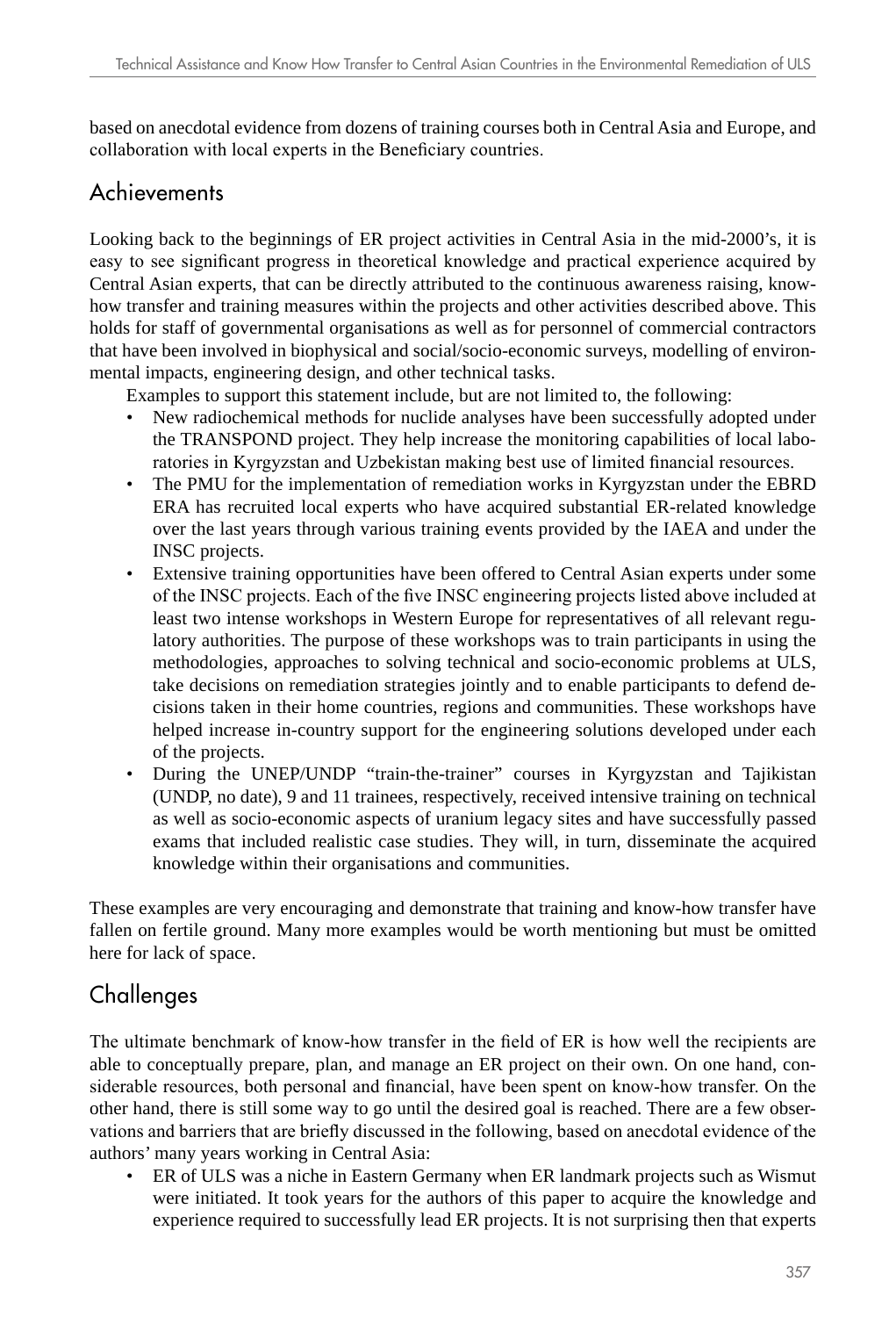in Central Asia are going through the same learning curve, which does take time and requires patience.

- Pay rates in the public sector where most of the Central Asian ER experts are employed are often miserably low. Staff from the public sector are attracted to better-paid jobs in private businesses that are often unrelated to ER, or altogether to much better paid positions abroad. When trained people leave the organisation, it takes a new hire to train again and close the gap.
- Experts from Central Asia tend to be overwhelmed by the sheer size of western ER projects, both in terms financial and physical. The billions of euros or dollars that are spent on ER of uranium mining legacies in Germany or the US may sound impressive, but often they intimidate and discourage people with more modest financial resources. In a sense, Central Asian experts often associate the transferred know-how with something that is unachievable for them anyway.
- Since the IDA funded DHMP in Mailuu Suu (KG), some temporary protection measures by the Geneva-based FSD on tailings no. 1-9, Buston (TJ), in 2013-14 (IAEA, EC 2017) and preparatory roadworks by Rosatom at Min-Kush (KG) (Rosatom 2018) that are currently delayed, no visible large-scale remediation works have been implemented to date. This has led to some fatigue and made efforts to learn and use the acquired knowledge less attractive.
- There seems to be a tendency among beneficiary organisations in Central Asia to rely on full-service packages provided by international organisations. This is contrary to the objective that beneficiaries should develop strong ownership and pride of project results, or learn from mistakes to avoid them in future. To be fair, this attitude has been nurtured by the funding agencies and consultants themselves in an attempt to run projects smoothly, avoid conflicts and stay within very short time frames that simply do not allow for trials and errors by local experts that would be so important in a learning process.
- While there are marked differences between countries and organisations, senior staff of Central Asian organisations are more likely to be sent to international conferences, workshops or training courses than lower ranks at the operational level. At the same time, the authors have observed that people at lower levels in an organisation are often more motivated to learn and grasp professional development opportunities than the higher echelons who take trips to Europe (with the associated benefits) for granted. This can have discouraging effects on those who do the legwork and whose commitment and enthusiasm is essential for the success of ER strategies.
- Finally, language barriers are probably the greatest barrier to know-how transfer. Most of the literature, offline and online training materials, equipment manuals, and communication in the international ER community are in English. While most of the barriers listed above are beyond control of the individual experts, improving one's language skills can be done at an individual basis.
- In the meantime, the availability of Russian-speaking experts in international consultants' teams is an essential asset for the success of training and know-how transfer.

Based on these observations, tentative proposals for three priority steps to make know-how transfer to Central Asia in the field of ER of ULS more lasting and effective are developed in the following:

- Avoid sophisticated technical approaches, even if they would be standard in Western countries. Simple technical solutions lower the barriers and make it more likely that they are actually implemented.
- Operational staff should be selected for training. Higher ranking officials in organisations should nominate motivated staff members to attend workshops, conferences etc.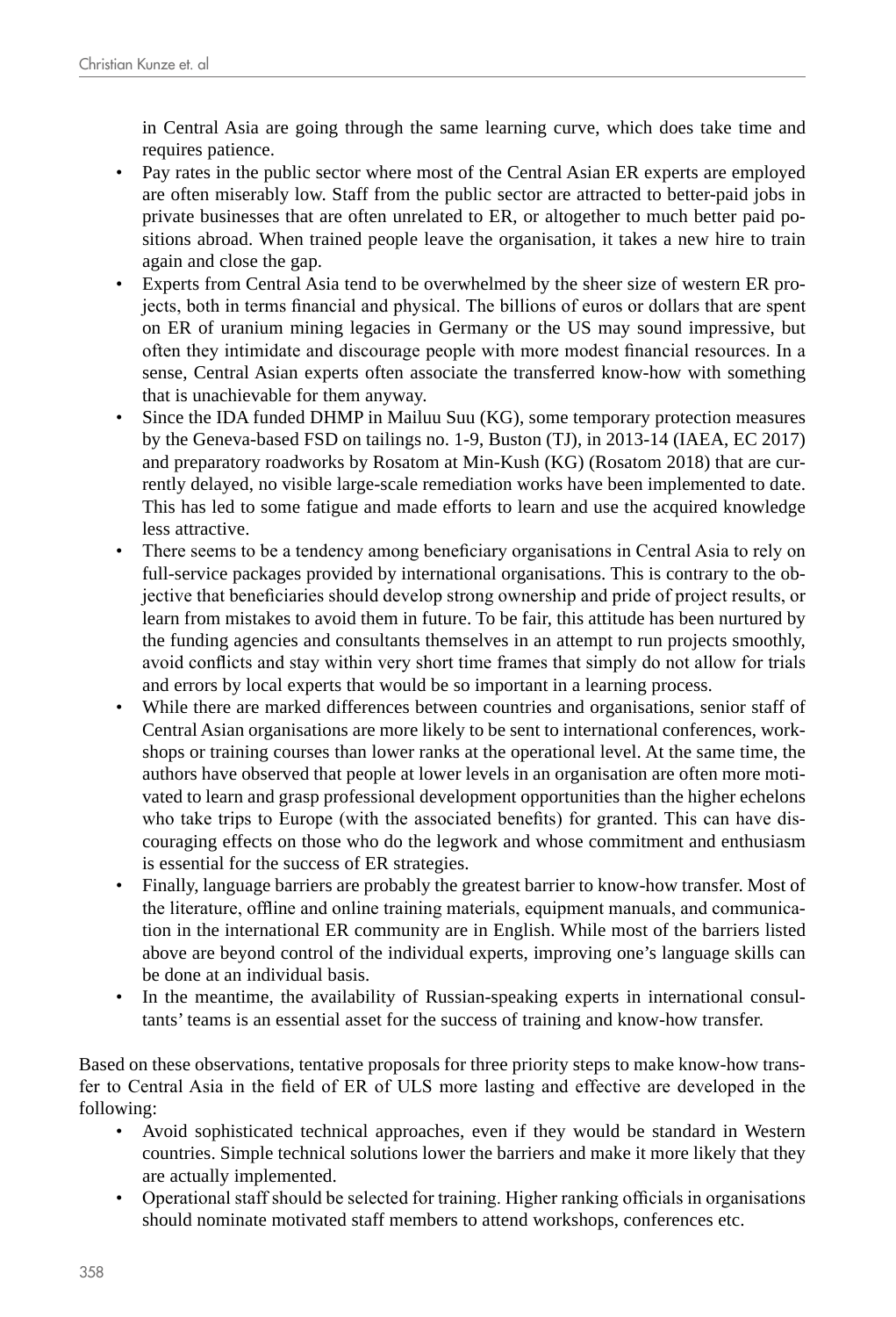• Trainees should try much harder than in the past to learn English, which is the only way to get access to a broader body of training materials, know-how, and exchange with the international community.

## Conclusions and outlook

As can be seen from the previous sections, an impressive number of international activities have unfolded in the past 15 years to remediate ULS in Central Asia. The global community has provided substantial resources, and significant achievements towards remediation of the ULS are visible. It is important to note that many of these activities have been continuous instead of one-off.

In the foreseeable future, the authors expect that the following will be achieved in relation to ER of ULS in Central Asia:

- Completion of INSC Project Mailuu Suu (KG4.01/14), resulting in a remediation strategy agreed with all relevant stakeholders, engineering designs and an EIA that will successfully pass regulatory review and permitting in KG, so that the works can be tendered, contracted, and executed
- Implementation of the remediation works at Min-Kush and Shekaftar (KG) under the EBRD ERA, with completion of works anticipated until 2022
- Set-up of the PMU in Uzbekistan and start of the implementation of remediation projects at Yangiabad and Charkesar 1 under the EBRD ERA
- Successful development of terrestrial and airborne radiation monitoring, and environmental information management in KG and UZ under the TRANSPOND and DUB-GEM projects by 2020 and 2022, respectively.
- Know-how and training activities will continue, taking the lessons learned into account, as described above.

Most importantly the EBRD ERA will be a great opportunity for the global donor community and the beneficiary countries to demonstrate that ER does work and can be successfully implemented at ULS in Central Asia.

## References

- BGR Federal Agency for Geosciences and Resources (2008): Final Report of the Project "Hydrogeochemical Groundwater Monitoring in Mailuu Suu, Kyrgyz Republic", Federal Institute for Geosciences and Natural Resources, Hannover
- BGR Federal Agency for Geosciences and Resources (2019): BGR entwickelt mit Partnern Drohnen-gestützte Erkundungsmethode - Neuartige Kartierungstechnik hilft bei der Sanierung von Uranbergbaualtlasen in Zentralasien [BGR and partners develops drone-based survey method – novel surveying technology helps in the remediation of uranium legacy sites in Central Asia], press release, Hannover, 15.05.2019
- Blacksmith Institute (2006): The World's Worst Polluted Places The Top Ten, New York City, September 2006, [www.](http://www.blacksmithinstitute.org) [blacksmithinstitute.org](http://www.blacksmithinstitute.org)
- European Bank for Reconstruction and Development EBRD (2018): International community pledges new funds for uranium mining fund.- [https://www.ebrd.com/news/2018/international-community-pledges-new-funds-for-urani](https://www.ebrd.com/news/2018/international-community-pledges-new-funds-for-uranium-mining-fund.html)[um-mining-fund.html](https://www.ebrd.com/news/2018/international-community-pledges-new-funds-for-uranium-mining-fund.html)
- European Bank for Reconstruction and Development EBRD (no date): The Environmental Remediation Account for Central Asia (ERA). <https://www.ebrd.com/what-we-do/sectors-and-topics/nuclear-safety/era.html>
- European Commission (2019): People and Planet: Central Asia calls for International Solidarity.- Press release of 5 May 2019, [https://ec.europa.eu/europeaid/news-and-events/people-and-planet-central-asia-calls-international-solidari](https://ec.europa.eu/europeaid/news-and-events/people-and-planet-central-asia-calls-international-solidarity_en)[ty\\_en](https://ec.europa.eu/europeaid/news-and-events/people-and-planet-central-asia-calls-international-solidarity_en)
- IAEA, EC (2017): Strategic Master Plan Environmental Remediation of Uranium Legacy Sites in Central Asia.- Presented at a Side Event of the 61st IAEA General Conference, Vienna, Austria, 18 September 2017
- IAEA-CGULS (no date): Coordination Group for Uranium Legacy Sites CGULS.- [https://nucleus.iaea.org/sites/](https://nucleus.iaea.org/sites/connect/CGULSpublic/Pages/default.aspx) [connect/CGULSpublic/Pages/default.aspx](https://nucleus.iaea.org/sites/connect/CGULSpublic/Pages/default.aspx)